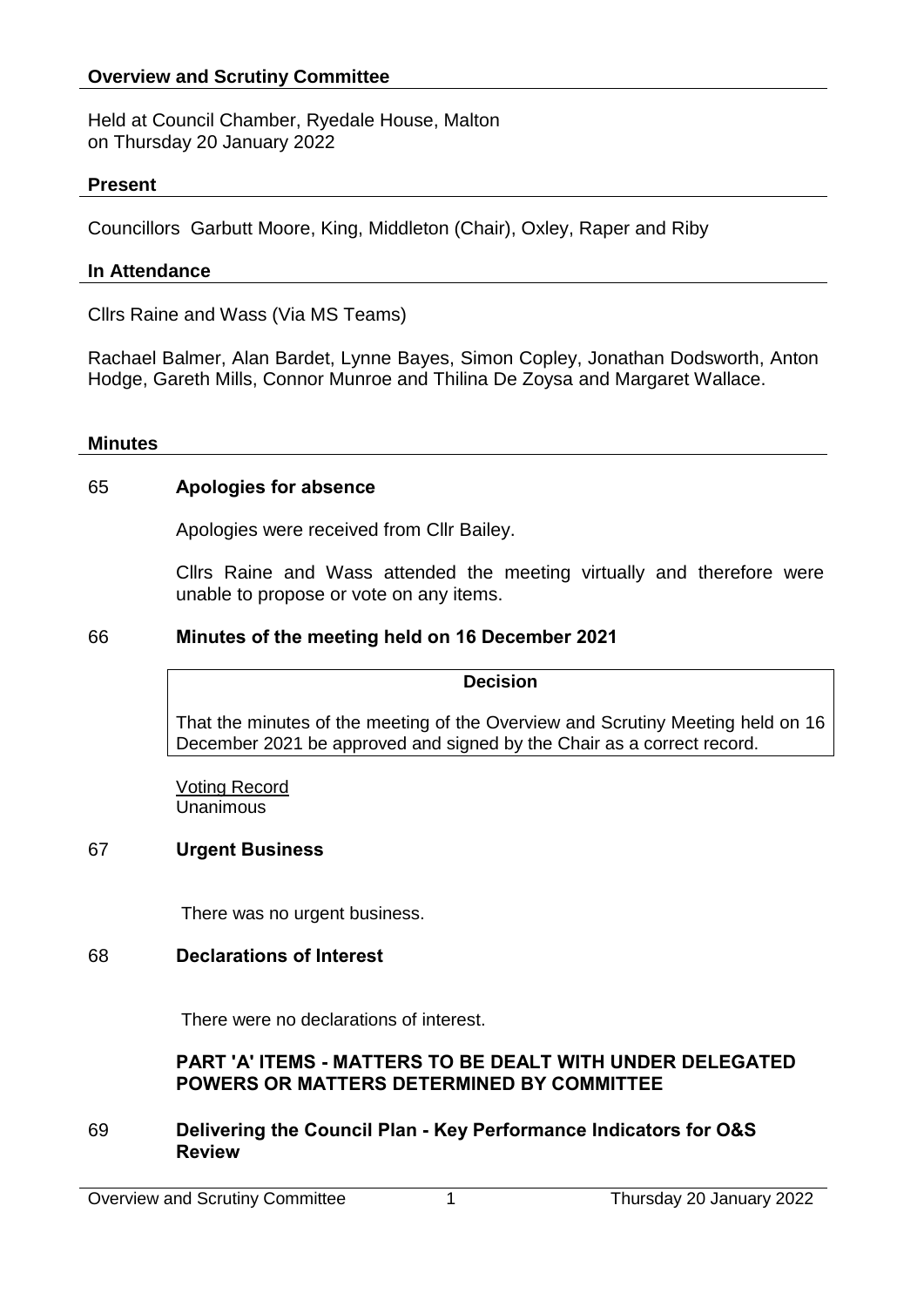# **Decision**

That the progress report, including actions to improve performance, is noted.

Voting Record **Unanimous** 

Cllr Riby joined the meeting during this item.

# 70 **Second Internal Audit and Counter Fraud Progress Reports 2021/22**

## **Decision**

That the Committee note the work undertaken by internal audit and the counter fraud team in the year to date.

Voting Record **Unanimous** 

# 71 **Internal Audit Plan 2022/23 - Consultation**

## **Recommendation**

Members are asked to identify any specific risk areas which they believe should be considered a priority for audit in 2022/23.

• People aspect to be considered

Guidance from officers to be sought on other specific priorities.

## 72 **Treasury Management Strategy Statement and Investment Strategy 2022- 23**

## **Decision**

That Members receive the report of the Chief Finance Officer and Council is recommended to approve:

- (ii) The Operational Borrowing Limit for 2022/23 is set at £7m;
- (ii) The Authorised Borrowing Limit for 2022/23 is set at £12.5m;

(iii) Councillors delegate authority to the Chief Finance Officer to effect movement within the agreed authorised boundary limits for long-term borrowing for 2022/23 onwards.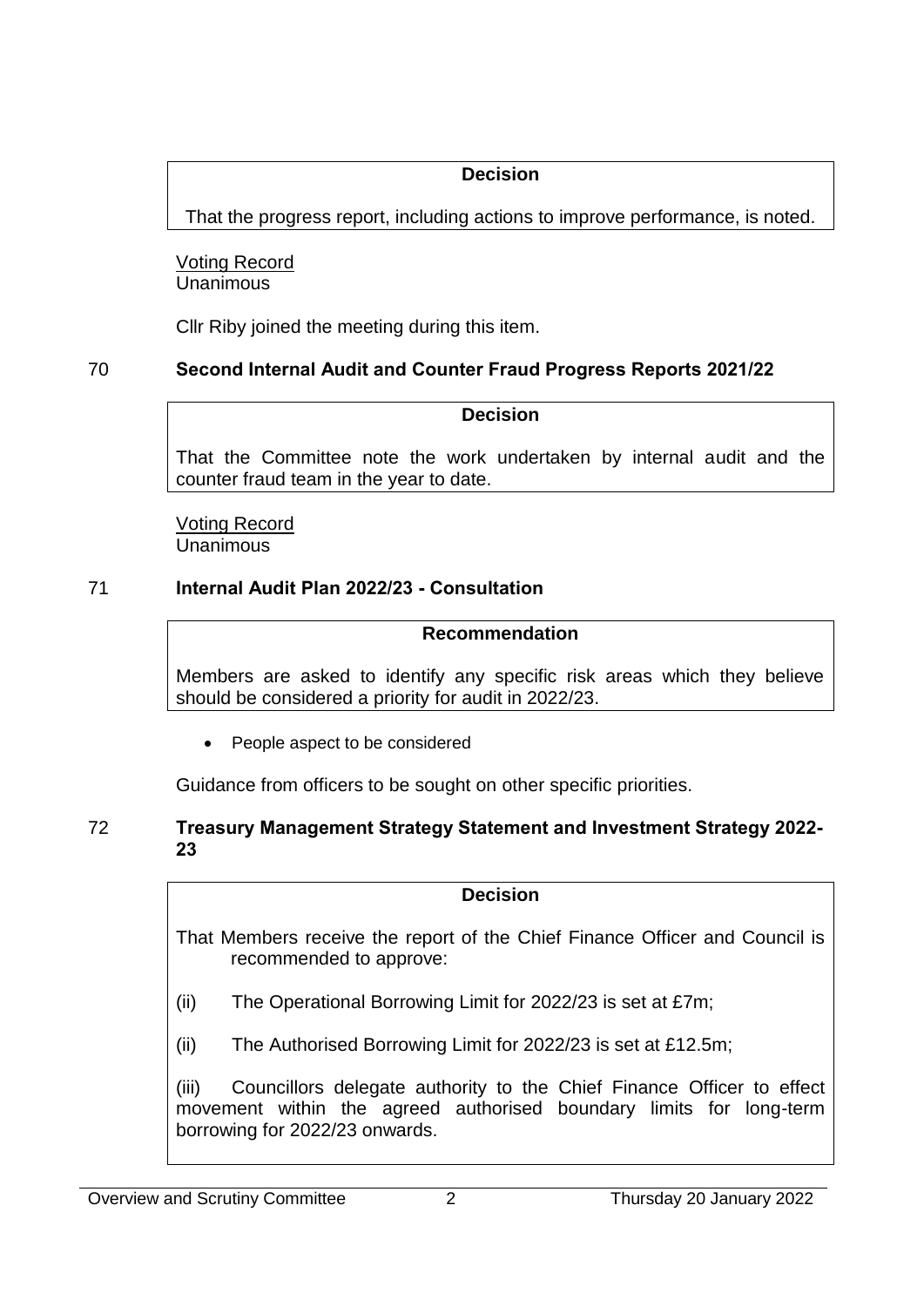(iv) The treasury management strategy statement 2022/23 be approved.

(v) The minimum revenue provision policy statement for 2022/23 be approved.

(vi) The treasury management investment strategy for 2022/23 be approved.

(vii) The prudential indicators for 2022/23 which reflect the capital expenditure plans which are affordable, prudent and sustainable be approved.

(viii) The Capital Strategy for 2022/23 be approved

Voting Record **Unanimous** 

## 73 **Update on the use of RIPA**

## **Decision**

That Members note that no application for covert surveillance has been made to the Council's approved "Authorising Officers" in the last twelve months and as a consequence no application to the Magistrates Court requesting approval of any such grant has been made.

Voting Record **Unanimous** 

# **PART 'B' ITEMS - MATTERS REFERRED TO COUNCIL**

# 74 **Model Code of Conduct**

### **Decision**

It is recommended to Council that the Local Government Association (LGA) Model Code of Conduct for Councillors be adopted as Ryedale District Council's Code of Conduct for Councillors, subject to minor amendments to replace gender-specific language (e.g. 'him/her') with gender neutral language (e.g. 'their') and to add socio-economic group to the list of characteristics to be protected in the 'Equalities' section.

Voting Record **Unanimous** 

# 75 **Appointment of External Auditors**